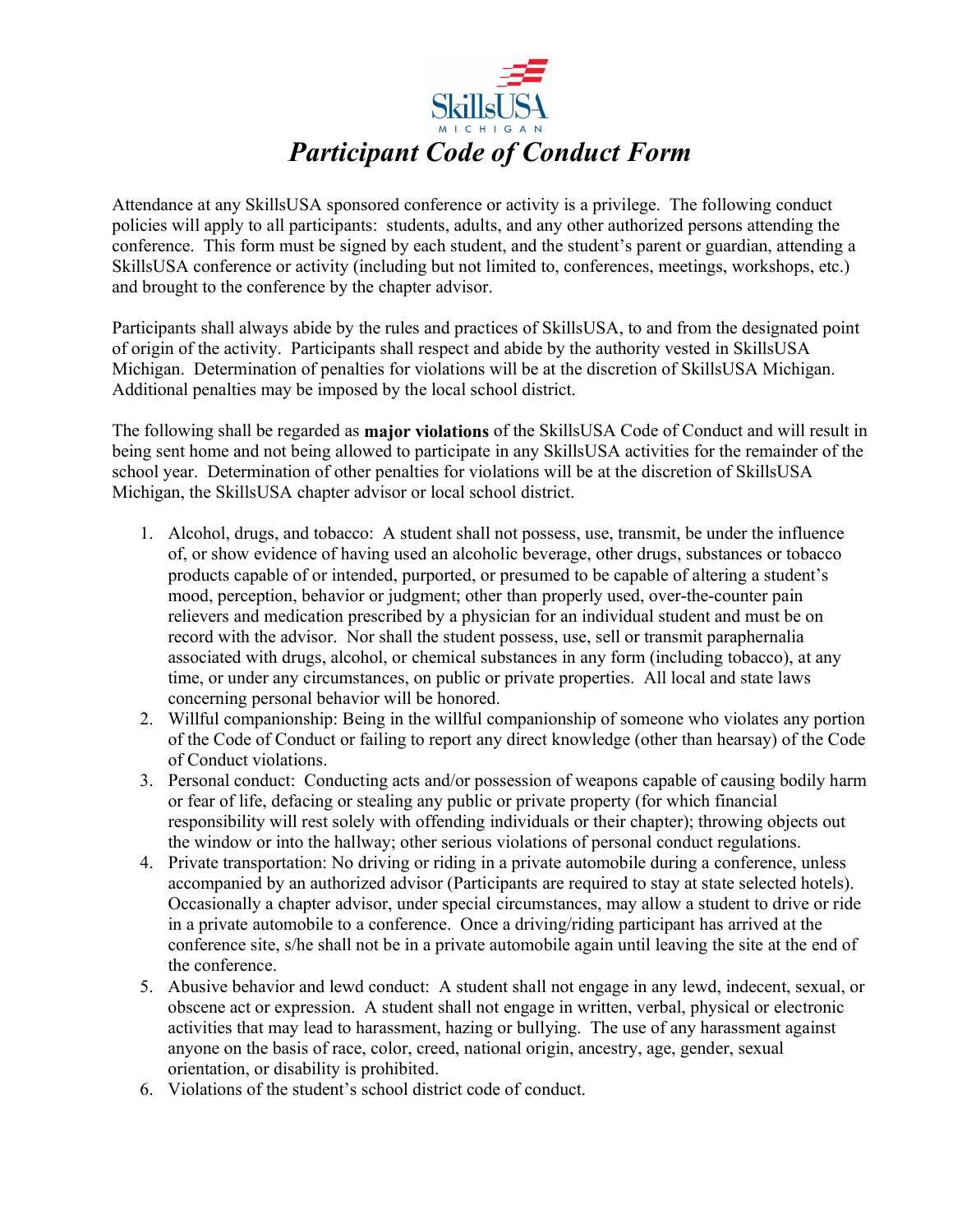

Should a code of conduct violation occur for the following items, regardless of when exposed, the violating student(s) may be sent home and may not be allowed to participate in any SkillsUSA activities for the remainder of the school year. Determination of other penalties for violations will be at the discretion of SkillsUSA Michigan, SkillsUSA chapter advisor or local school district.

- 1. Conference Conduct: Failing to wear the supplied conference ID badge and wristband (when provided) at all times from arrival at the conference until departure at the end of the conference; leaving sessions prior to their conclusion (except in the case of emergency); failing to attend all general sessions and assigned activities (including workshops, competitive events, committee meetings, etc.) for which a participant is registered (unless engaged in a specific assignment taking place at the same time). Participants displaying rude or unprofessional behavior during conference sessions or activities will be subject to disciplinary action.
- 2. Curfew: Failing to be in your assigned sleeping room from the curfew time designated until 6 a.m.; causing any noise or other disturbance audible by anyone in the hallway after designated curfew time; ordering or receiving any food after the designated curfew time; causing any other unnecessary disturbance or participating in any other inappropriate activity after the designated curfew time.
- 3. Failing to abide by the dress regulations established for the conference, as outlined in the Dress Code.
- 4. Personal Conduct: Failing to keep adult advisors always informed of activities and whereabouts; participating in unapproved social activities or for behavior unbecoming of a participant.
- 5. Hotel Conduct: Students members may not be in the sleeping room of students of the opposite gender unless the chapter advisor is present. Failing to meet the professional standards of housing facilities; accruing incidental room charges (i.e., phone calls, room service, pay-per-view movies, etc.) without settling the account prior to checkout; moving hotel furniture from rooms (e.g., onto the balcony); failing to follow hotel rules and regulations; inappropriate noise or verbal abuse; and not demonstrating respect for other hotel guests not participating with the SkillsUSA conference.
- 6. Unregistered individuals are not permitted at SkillsUSA conferences.
- 7. Cell phones and electronic devices are not permitted at meetings or conference activities, sessions, or competitions. Students may use them during free time.
- 8. The chapter advisor shall be responsible for their chapter participants' conduct. Participants that do not follow the Code of Conduct may subject their entire delegation to be sent home at the individual's and/or chapter's expense.
- 9. Advisors are responsible for room check. No group or chapter activities are to be scheduled by advisors after curfew. Advisors will not provide food or order room service to students after curfew.
- 10. Participants shall allow SkillsUSA Michigan to use conference photographs, video footage, and their names for promotional purposes.

SkillsUSA Michigan is committed to creating and maintaining a healthy and respectful environment for all our champions at work. Our philosophy is to ensure all members, regardless of race, color, religion, sex, national origin, age, disability, sexual orientation, or socio-economic status are treated equally and respectfully. Any behavior in the form of discrimination, harassment or bullying will not be tolerated. It is the responsibility of all members to uphold and contribute to this climate.